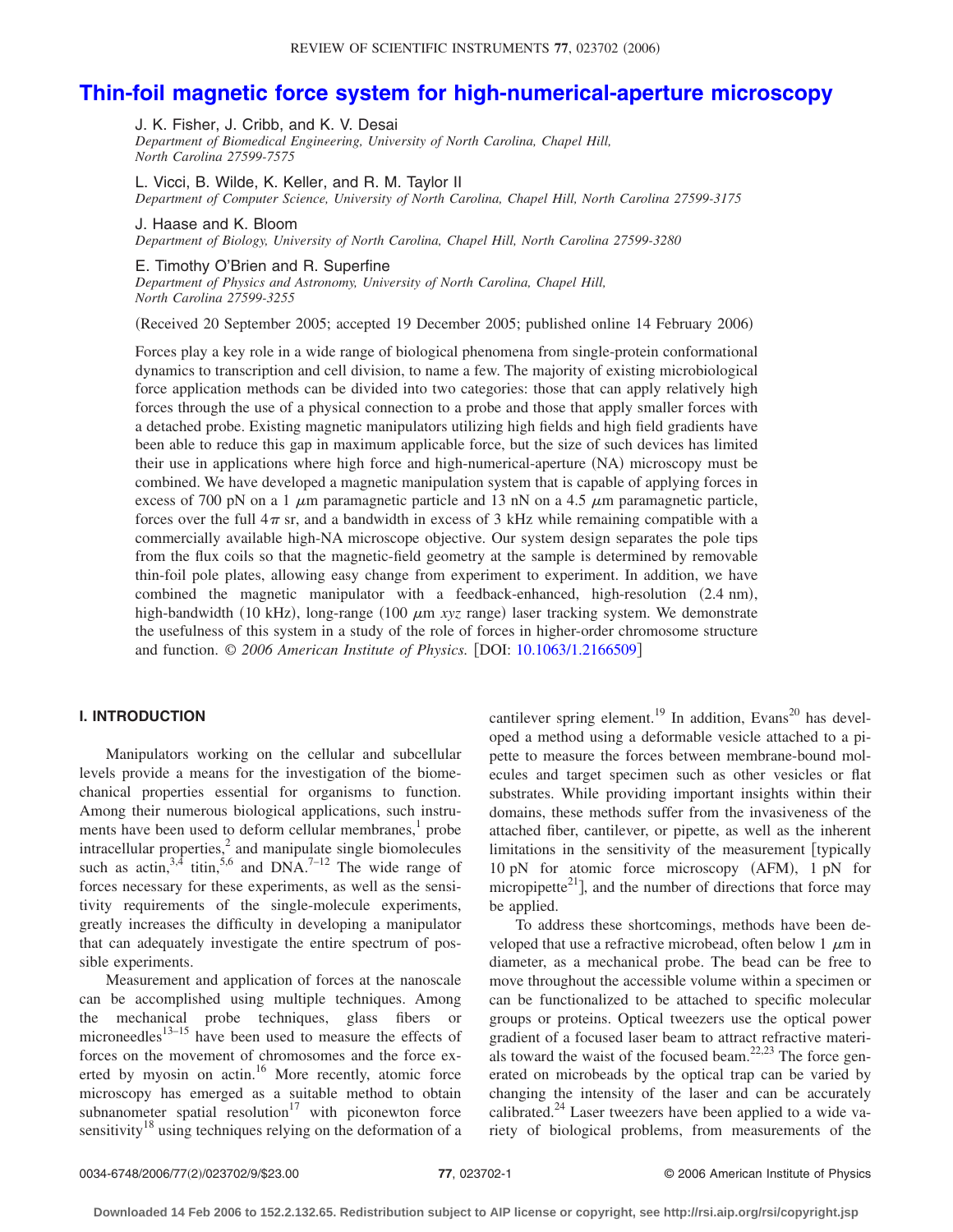forces generated during DNA transcription,<sup>25</sup> to the properties of neuronal membranes, $^{26}$  and to the forces generated by the molecular motors dynein, kinesin, and myosin. $27-31$  Additionally, laser tweezers have been used to study the mechanical properties of single molecules such as actin, DNA, and titin, and to investigate the forces required for nucleosome disruption in chromatin.<sup>32–37</sup> This method offers increased sensitivity over the mechanical probe methods discussed above, with sensitivity down to approximately 0.1 pN. $^{21}$  Its limitations are the achievable force (generally less than 200 pN), specimen heating at higher forces (approximately 10 °C/W of laser power at 1064 nm laser wavelength in water) $38,39$  and the nonspecificity of forces which act on all refracting particles and macromolecules within the range of the optical trap. While laser heating is minimized with a trap using an  $850$  nm laser wavelength,  $40$ such lasers are not widely available at significant powers.

Using a magnetically permeable microbead and magnetic-field gradients, it is possible to perform manipulations similar to optical tweezers without the generation of specimen-damaging heat. In addition, since typical biological materials are at most weakly magnetically active, this method is more specific than optical tweezers. The sensitivity of this force-application method is limited by the detection system, the viscosity of the specimen, and the remnant magnetization of the magnetic materials. Typically magnetic systems can measure forces down to  $\approx 0.01$  pN.<sup>21</sup>

Beginning with Crick and Hughes<sup>41</sup> in vitro studies of the viscoelastic properties of cytoplasm in 1949, magnetic forces have been used to investigate a wide range of biophysical properties. Many of the systems that have been reported have applied forces in a single direction, often with one pole tip. $42-45$  Among these single-tip systems, Bausch *et al.* developed a device capable of applying up to 10 nN of force on a 4.5  $\mu$ m paramagnetic bead.<sup>45</sup> Valberg and Albertini introduced a magnetic system designed for applying torques.46 Strick *et al.* applied a multipole geometry to apply forces upward while applying a torque to a ferromagnetic bead.47 Amblard *et al.*<sup>48</sup> introduced an eight-pole instrument whose construction was designed to apply torques as well as forces within the specimen plane. Haber and Wirtz<sup>12</sup> and Huang  $et al.$ <sup>1</sup> have both constructed systems designed to deliver a uniform gradient and allow for the use of a highnumerical-aperture (NA) objective. Huang implemented a full octapole design that utilized a backiron to complete the magnetic-flux circuit, resulting in increased field efficiency. Gosse and Croquette presented a six-pole design where the poles were located above the specimen with no magnetic forces available in the downward direction.<sup>10</sup> This system also included optical tracking of the bead through the processing of images acquired by a camera. Our previous magnetic force prototype<sup>49</sup> consisted of a tetrapole design capable of applying forces in many directions, except those opposite the pole tips, as well as forces in the nanonewton range. This system used a stage-feedback-laser tracking system to provide bead position information over a  $100 \times 100$  $\times$  20  $\mu$ m volume. The system we present here is a complete redesign and represents several advances over earlier designs, including that of our own. First, we have separated the pole tips from the flux-generating current coils, allowing easy reconfiguration of the field geometry at the sample. The pole tips are fabricated from thin foils, flattening the system geometry and allowing the use of high-NA objectives. Second, the bandwidth of the magnetics has been extended into the kilohertz range through the use of appropriate magnetic materials. Material considerations of prior designs were limited by the use of iron to bandwidths below 40 Hz due to eddy-current generation. Third, we demonstrate a system that can apply forces over the full  $4\pi$  sr. With the bead near the pole tips, we have measured forces of over 700 pN on a 1- $\mu$ m-diameter bead and over 13 nN on a 4.5- $\mu$ m-diameter bead.

### **II. DESIGN OF THE INSTRUMENT**

### **A. Force subsystem**

#### *1. Design considerations*

Force on a magnetic bead is caused by the interaction between its magnetic dipole moment  $m$  and the gradient  $\nabla B$ of an incident magnetic field. For a soft, magnetically permeable bead, *m* is entirely induced by the incident field. Subject to saturation properties of the magnetic material in the bead,

$$
\boldsymbol{m}=\frac{\pi d^3}{2\mu_0}\bigg(\frac{\mu_r-1}{\mu_r+2}\bigg)\boldsymbol{B}\,,
$$

where  $\mu_0$  is the permeability of free space in Système International (SI) units,  $\mu_r$  is the relative permeability of the bead, and *d* is the diameter of the bead. The magnetic force is

$$
\mathbf{F} = \frac{\pi d^3}{4\mu_0} \left(\frac{\mu_r - 1}{\mu_r + 2}\right) \nabla (B^2).
$$

The field is produced by multiple electromagnet pole tips arranged in space to provide the necessary directional capability. To optimize the magnitude of force, small tips are used to increase the gradient. Except very near a tip, its behavior can be modeled as a monopole, the field of which decreases quadratically with distance. Accordingly, the force depends on the inverse fifth power of distance from bead to tip. The force also depends quadratically on the *B* field, which in turn depends directly on electromagnet current and inversely on the size of air gaps between tips. These considerations motivate a small active region for magnetic forces and significant electromagnet coil currents.

### *2. Description of the magnetic system*

The standard design for generating magnetic fields in a specimen is to couple the flux from a current-carrying coil to the sample region through a permeable core that narrows at the specimen. The coil is typically wound around the core, with the end closest to the specimen tapered to concentrate the flux so that a large field and a large field gradient are created. The analogy between electric circuits and magnetic circuits provides an immediate insight into magnetic system design. In a series electrical circuit it is obvious that, for a fixed voltage, the highest electric current will be produced when the circuit resistance is minimized. Using the magnetic-electrical circuit analogy, for a fixed magnetomo-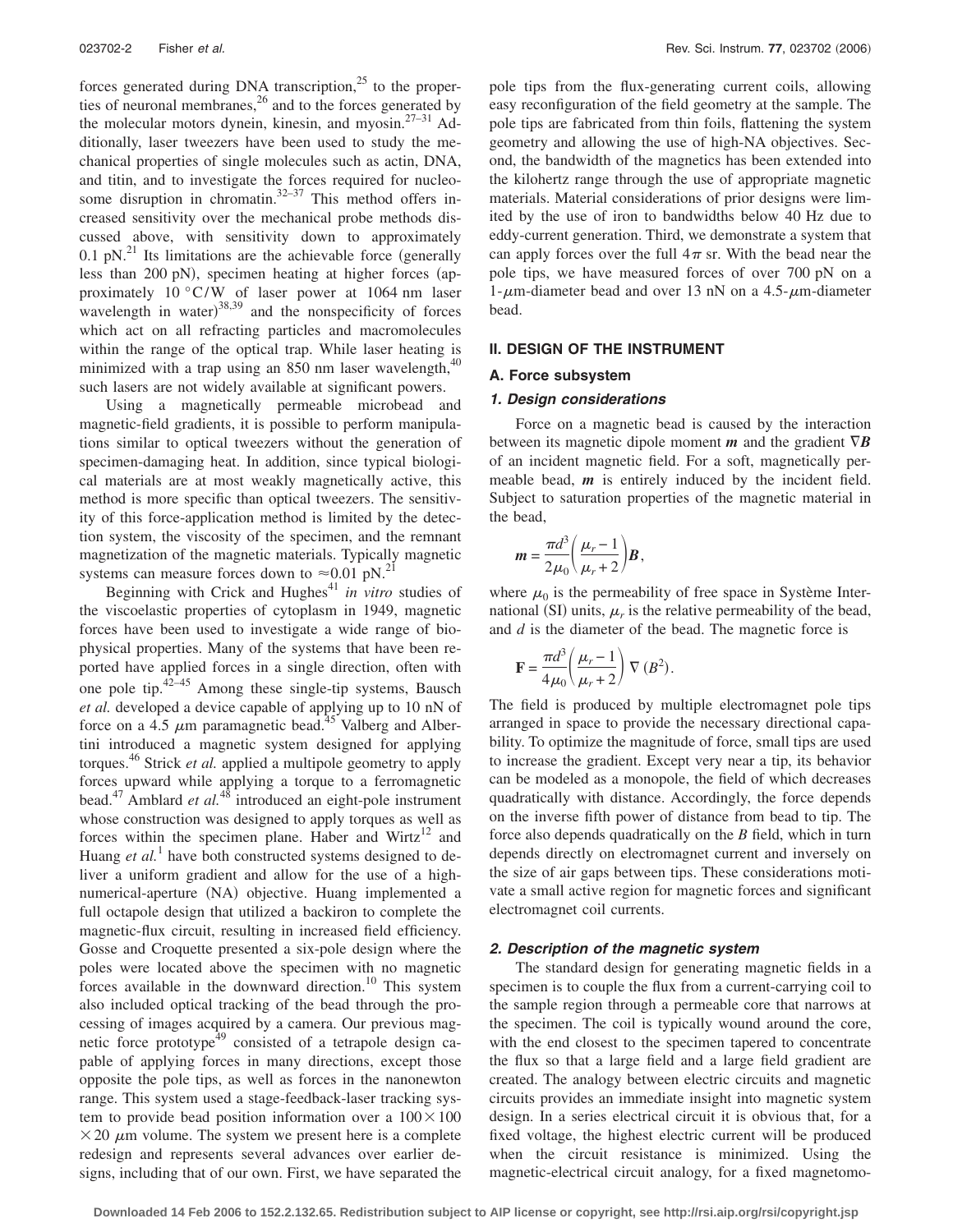

FIG. 1. Vertically symmetric magnetic driver assembly consisting of drivering cores and coils, closely coupled to thin-foil poles in the pole-plate and specimen-chamber sandwich. The high-NA lower objective lens places tight geometric constraints on both sandwich and driver. A long-workingdistance upper objective leaves space for other (e.g., microfluidic) subsystems.

tive force as generated by the current in the coils, the highest magnetic field will be produced when the circuit reluctance is minimized. This implies that the system should minimize air gaps and attempt to provide a high-permeability path for the flux through a return loop. We have included such a path in our system.

The circuit analogy provides a second insight. The magnetics system necessarily includes an air gap between pole tips at the specimen region. The reluctance of this gap is in series with other magnetic circuit reluctances, such as other gaps where the magnetic permeability is low. If the reluctance of these other gaps is significantly below that of the specimen air gap, then the total circuit reluctance, and hence magnetic performance, will not suffer. We have taken advantage of this freedom in design by separating the pole tips from the current-carrying coils and the flux return path. This provides flexibility in the implementation of a wide range of field geometries with facile exchange of pole tips. We provide for the ability to place magnetic pole tips above and below the specimen plane.

The fixed drivers consist of a pair of symmetrically opposed magnetic drive rings respectively above and below a specimen chamber. The use of a drive ring assures a completed magnetic-flux circuit, which is essential for efficient field use.<sup>1</sup> Each drive ring is a castellated annular magnetic core with a coil wound around each of its six castellations as shown in Fig. 4(c), thereby forming six drive poles. For the flux return path through the drive ring, we chose corrosionresistant Metglas alloy 2417A (Honeywell, International Inc., Morriston, NJ) tape wound toroidal cores with a relative permeability of over 30 000 up to 30 kHz for field strengths above 0.01 T, a saturation induction of 0.57 T, and near-zero magnetostriction. After machining the six castellations in this material, coils were wound with  $6 \times 40$  mil flat magnet wire, providing a high conductor fill ratio in the available space. In operation, the upper and lower drive-ring poles are precisely aligned with each other and with the pole plates. Corresponding upper and lower drive coils are connected in series to receive the same electrical current, such that their magnetic polarities are the same. This provides six magnetomotive excitations to drive magnetic flux into the pole plates.

The pole plates deliver magnetic flux from the drive

rings to the specimen chamber. As shown in Fig. 1, they are necessarily thin to fit into the tightly constrained space limited by the close working distance of a high-NA microscope lens. A specimen can be placed directly on a pole plate, or in a separate coverslip sandwich that sits below one pole plate or in between two pole plates. The total thickness of the specimen+ pole plate space can range from 150 to 500  $\mu$ m. The upper drive ring is on a hinged mechanism, allowing it to be lowered onto the specimen chamber such that all the magnetic components are properly aligned. This provides for easily changing between experiment-specific specimen chambers without the need to change magnetic drivers. Specimen chambers may be selected from a standard library of configurations, or custom pole shapes and chambers can be fabricated for special purposes. Two example configurations we have studied are briefly described here and the results are presented in detail later.

A hexapole design, with a face-centered-cubic (fcc) pole tip placement around the specimen chamber, provides for nearly uniform three-dimensional (3D) force directionality over the full  $4\pi$  sr of solid angle. Figure 2 shows how we implemented the fcc pole placement in two parallel planes, each containing three pole tips. In this configuration, a bead placed in the geometric center of the specimen chamber can be pulled over the full  $4\pi$  sr with modest force.

For cases where a force in only one direction is needed, a simple geometry is a single pole plate having one sharply pointed tip opposite a flat-nosed tip, with the bead located quite close to the sharp tip (Fig. 3). This configuration achieves high gradient near the sharply pointed tip, and high



FIG. 2. Implementation of a symmetric face-centered-cubic pole tip placement with thin-foil poles in two closely spaced parallel planes. (a) Optical axis (dashed line) is perpendicular to two planes, each containing three fcc points. (b) Two plates form parallel equilateral triangles with a cylindrical working volume between them. (c) Magnetic flux is conducted by thin-foil poles in two parallel planes to tips having centers at the fcc locations.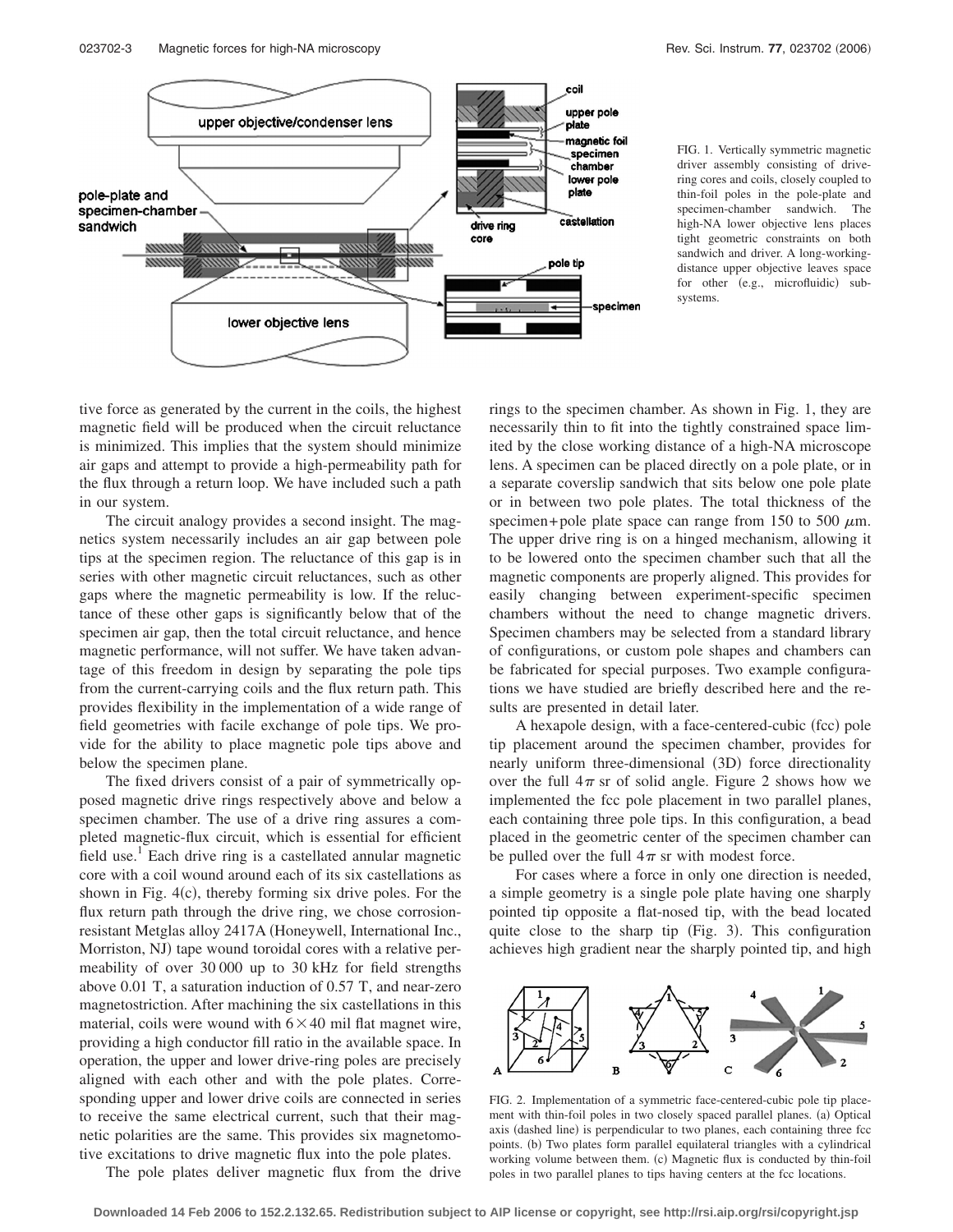

FIG. 3. (Color) Simulation of field produced by one driven pole of the hexapole design. The field shape near the center of the specimen chamber is nearly spherical, justifying the validity of monopole models of the pole tips for calculating the force in that region.

field strength at modest coil currents by a narrow gap between pole tips, augmented by the close proximity of the bead to the sharp tip.

Usability considerations require a mechanical stage to establish magnetic component alignment after a change of specimen chamber and to allow manual *x*-*y* adjustment of the specimen slide relative to the pole plates during experiment set up. We implemented this with a semikinematic design shown in Fig.  $4(a)$ . It uses a hinged upper plate to allow the upper drive ring to be lifted clear of the specimen chamber to provide access to the specimen or for changing it out entirely. In the closed position, the upper pole plate is constrained in z by adjustment screws (not shown). The pole plate(s) are kinematically positioned in  $x$  and  $y$  by three dowel pins anchored in the lower platform. The lower pole plate is constrained in *z* by the castellations of the lower drive ring. A specimen slide holder allows manual *xy* adjustment of the slide which is held at its corners by four rectangular locators, two of which are visible in Fig.  $4(a)$ .

### *3. Drive electronics*

The drive amplifier is a six-channel transconductance amplifier, such that its output current is proportional to its input voltage. Its transconductance gain is 0.5 A/V. It was designed to drive a maximum of  $\pm 2.5$  A per channel into a  $5 \mu$ H inductive load typical of the three-dimensional force microscope (3DFM) drive coil operation. The small signal bandwidth driving a nominal load is 30 kHz. While it is stable for loads up to 50  $\mu$ H, its full-power bandwidth of  $\approx$ 10 kHz cannot be maintained for loads above 5  $\mu$ H. The measured large-signal response to a triangle-wave input signal retains good linearity through 1 kHz with a 5  $\mu$ H load. See Vicci<sup>50</sup> for a detailed description of the drive amplifier.

### *4. Pole materials and methods*

Flux generated by the electromagnets is channeled towards the specimen region using pole plates that have been fabricated using two different methods. In the first method, pulsed electrodeposition<sup>51–53</sup> was used to deposit a magnetic material on the surface of a coverslip in a pattern described by a photolithography process. This method has the benefit of being able to develop complex pole geometries at the expense of processing complexity. The second method, laser machining of thin Permalloy foils Laserod Inc., Gardena, CA), has been used to fabricate poles from commercially available magnetic foils. This process is capable of cutting materials with thicknesses up to  $\approx 400 \mu$ m and offers 10  $\mu$ m



FIG. 4. (a) Stage in open position showing double hinges, kinematic dowel pins, magnetic drivers, and *xy*-adjustable specimen slide holder. (b) Stage in closed position showing specimen chamber  $x$  and  $y$  adjustment knobs (no specimen chamber present). (c) A magnetic driver assembly comprising a drive ring and six coils. The drive ring is a laminated Metglas alloy 2714A (Honeywell, International Inc., Morriston, NJ) with high permeability, low magnetostriction and remanance, and excellent high-frequency performance. The coils are each 25 turns of  $6 \times 40$  mil flat magnet wire for high fill factor. The design current is 2.5 A per coil.

lateral resolution. Additionally, the use of commercially available materials ensures that the properties of the materials are well characterized. Figure  $5(a)$  is a 175- $\mu$ m-thick laser-machined three-pole pole plate. This is one-half of the hexapole geometry used in experiments, where the directionality of applied force is critical. Figure  $5(b)$  is an example of the tip-flat geometry used to create high gradients for experiments where it is sufficient to pull in only one direction.

### **B. Tracking subsystem**

### *1. Design considerations*

To determine the 3D location of the probe, we used a forward light-scattering technique<sup>54</sup> with little modification. This technique allows for full 3D particle tracking at rates limited only by the photodetector bandwidth, a rate that far exceeds the capabilities of video tracking. Unassisted, this technique has a working volume that is only on the order of the wavelength of the light used. To meet our long-range tracking requirements, we have implemented a feedback loop that dynamically repositions the particle to be inside this trackable volume. This capability is provided by adding a close-loop, active positioning stage driven by a control computer using active feedback to keep the particle within the optical tracker working volume.



FIG. 5. (a) Three-pole design using laser-machined pole pieces cut from 0.007-in.-thick low-permeability foil (Mushield). (b) Tip-flat geometry used in maximum force experiments.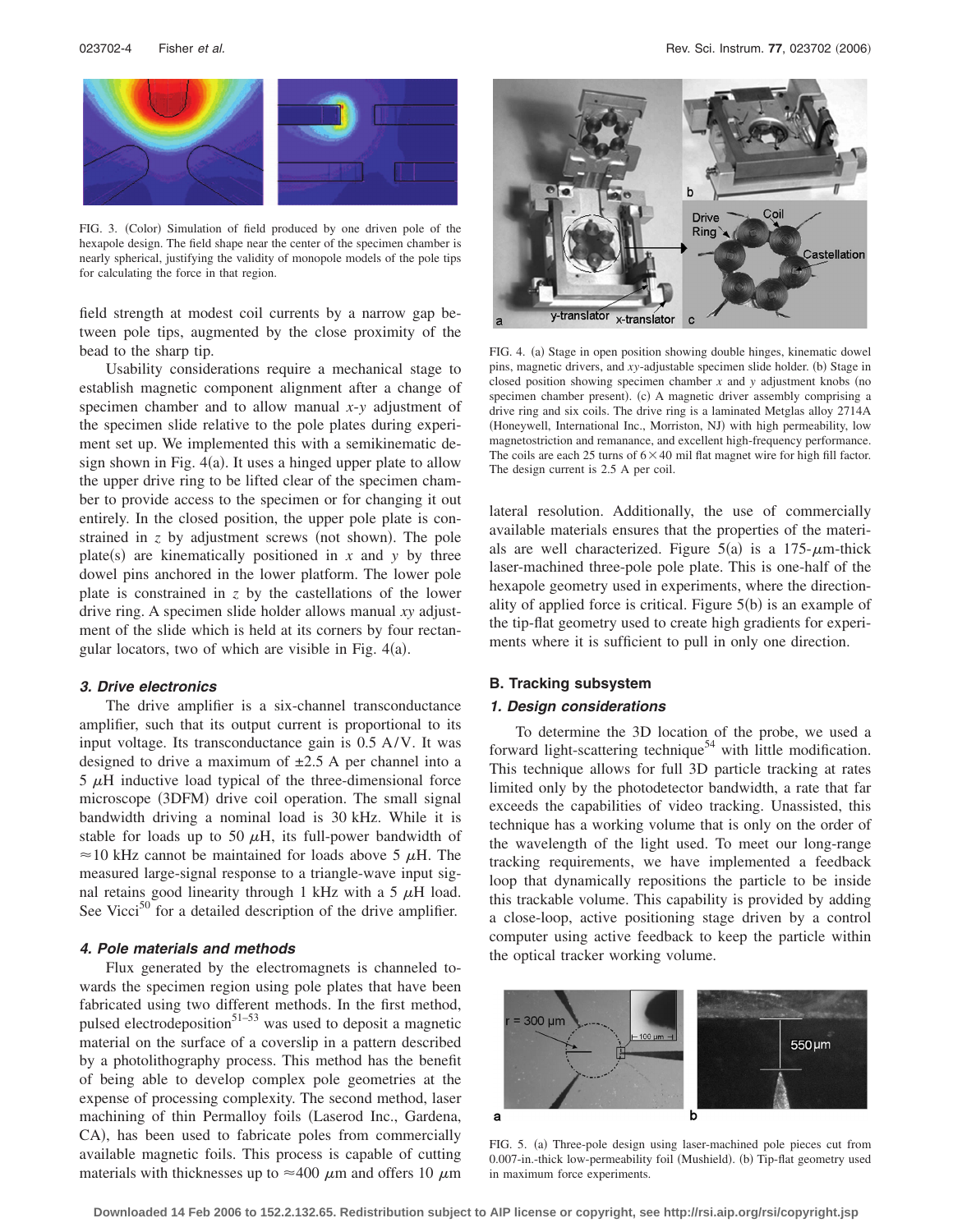#### *2. Implementation*

The available analytical models describing the mapping of quadrant photodiode (QPD) signals into *XYZ* positions relative to the beam waist $54,55$  put stringent constraints on the shape, size, and composition of the tracked bead. For biological experiments that involve the application of force, beads of larger size are preferable to achieve a higher magnetic pull. Thus, we require more flexibility in probe characteristics than offered by an analytical model. As a result, we have developed a novel technique where, instead of relying on *a priori* model of the light scatter, we estimate the mapping function before (and potentially during) each experiment.

We use a standard system identification technique to determine the relationship between the QPD signals and bead position in three-dimensions. Before each experiment, small noise signals are injected into the three-axis piezodriven stage model Nano-LP 100; Mad City Labs Inc., Madison, WI), causing the bead position to change in a calibrated manner. These small perturbations in the bead position result in small changes in the QPD signals. Correlations of the injected noise with corresponding photodiode signals are then analyzed to estimate the mapping function. The tracking software uses this newly estimated mapping function to improve its performance. A publication providing detailed information about the algorithm is in preparation.

#### **C. System integration**

The force and interferometric tracking subsystems have been added to an inverted optical microscope (model TE2000-E; Nikon Instruments, Melville, NY) that sits atop a  $4 \times 5$  ft<sup>2</sup> vibration isolation table (model 78-249; Technical Manufacturing Corp., Peabody, MA).

The optics responsible for conditioning and steering the tracking laser (model IFLEX1000-P-2-830-0.65-35-N; Point Source, Southampton, England) sit behind the body of the microscope and are coupled into the light path using a custom dichroicmi that sits just beneath the objective. The optics associated with the interferometric tracking subsystem are presented in Fig. 6. For the feedback-enhanced tracking, the closed-loop, three-axis piezostage has been placed on top of the Nikon *x*-*y* translation stage. Feedback signals are obtained from a QPD (model QD-.05-0-SD; Centrovision, Newbury Park, CA), modified to have a 40 kHz cutoff frequency and a gain of  $4.7 \times 10^5$ . The Nikon condenser assembly has been replaced by a custom unit that provides ridged arms for the mounting of the charge-coupled device (CCD) camera, QPD, and associated optics. *XYZ* translation of the custom condenser assembly is accomplished with commercial stages *XY* axes: model ST1XY-S, Thorlabs, Newton, NJ; *Z* axis: model 443 series; Newport, Irvine, CA).

### *1. Computer control and data acquisition*

The 3DFM system is controlled by five personal computers (PCs): one for the tracking subsystem; one for the magnet subsystem; one for high-resolution, high-speed video capture; one for low-resolution, low-speed video capture; and one for the user interface to the entire system. We elected to use several computers for aggregate processing



FIG. 6. System optics. 825 nm, 36 mW fiber-coupled diode tracking laser is focused through a 10  $\mu$ m spatial filter by lens L1. Lens L2 collimates the laser at the far side of the spatial filter before it passes through a neutral density filter (NDF 1) that decreases the optical power to 1.4 mW. The laser passes through the filter and onto mirror M1, which is responsible for axial translations of the laser beam through the rest of the lower optics system. Mirrors M2 and M3 steer the beam to BS1, which adjusts the angle of the beam entering the back of the objective. From BS1 the beam enters the back of the microscope, where D1 (dichroic) directs the beam vertically through the objective. Lenses L3 and L4 expand the beam twofold to slightly overfill the back aperture of the objective lens (model Plan Apo  $60 \times / 1.20$  WI; Nikon Instruments Inc., Melville, NY). Laser light passing through the specimen (0.025 mW at specimen plane) is collected by a  $100\times$ , 0.7 NA air immersion Mitutoyo (model 378-806-2; Mitutoyo America Corporation, Aurora, IL) lens acting as the condenser. Hot mirror (H1) reflects longer wavelengths towards the QPD and allows the shorter wavelengths to pass. Lens L7 images the back focal plane of the objective onto the QPD (making the two conjugate pairs). Lens L8 forms a plane conjugate of the BFP of the condenser and the QPD for the purpose of imaging the diffraction pattern as seen by the QPD. BPF2 is an 830 nm bandpass filter designed to only let the tracking laser through to the CCD. This CCD is used for the centering of the bead's diffraction pattern on the QPD prior to the initiation of the tracking algorithm.

power, convenience, and flexibility. For those that desire an inexpensive alternative, it would be possible to run both the magnet subsystem and a video-capture device from the same computer. Both the tracking and high-resolution/high-speed video-capture computers are based on workstation-class computers with dual 3 GHz Pentium Xeon processors, 1 Gbyte of main memory and 140 Gbytes of RAID0 disk. The tracking computer uses an analog output board (model PCI-6733; National Instruments, Austin, TX) for stage positioning, and a multifunction input-output ports (I/O) board for stage, QPD, and laser-intensity sensing (model PCI-6052E; National Instruments, Austin, TX). The highresolution/high-speed video-capture computer controls a CoolSNAP HQ camera (Photometrics, Tucson, AZ) via a supplied peripheral component interconnect (PCI) card. The camera has a maximum resolution of  $1392 \times 1040$  12-bit pixels digitized at 20 MHz. The magnet computer is desktop class with a 3 GHz Pentium4 processor and 512 Mbytes of main memory. A National Instruments analog output board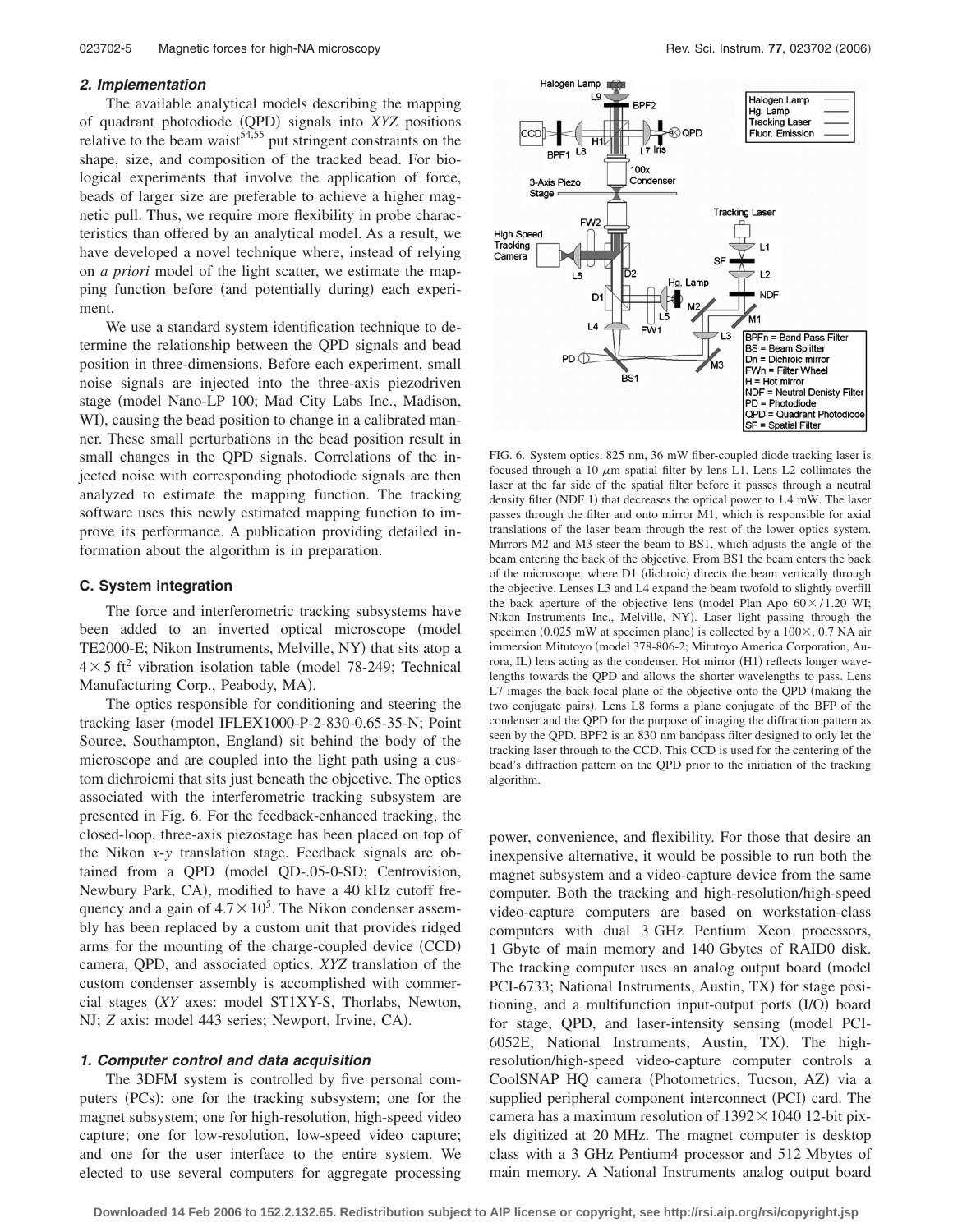

FIG. 7. Tracking system response to 4 nm displacement. QPD signal for three bandwidths of the measurement, i.e., 10 kHz, 1 kHz, and 100 Hz, are shown. dc offsets were added to the 1 and 10 kHz data sets in the figure for

(model PCI-6713) is used to drive the magnetics' electronics. Low-resolution/low-speed video capture is accomplished using a desktop-class computer with a 3 GHz Pentium4 processor and 512 Mbytes of main memory. The user interface computer is a workstation-class computer with dual 2.2 GHz Pentium Xeon processors, 1 Gbyte of main memory, and a Quadro4 (Nvidia, Santa Clara, CA) graphics card. The dual processors, large memory, and high-end graphics card are useful for computationally and display-intensive visualization tasks. The 3DFM user interface brings together several data streams from the microscope: bead trajectory, magnetic drive force, and two-dimensional (2D) fluorescent microscopy, and enables control over instrument parameters while displaying results from the instrument's subsystems.<sup>56</sup>

### **III. RESULTS**

### **A. System performance**

### *1. Tracking resolution*

The performance of the interferometric tracking subsystem has been tested using  $0.957 \mu m$  polystyrene beads (Polysciences, Inc., Warrington, PA) immobilized in agarose. To test the system, a single bead was placed into the beam waist of the tracking laser. The bead was then moved by 4 nm square pulses in the positive *x* direction using the three-axis piezodriven stage. In Fig. 7, the QPD signal of the 4 nm displacement is shown for three different bandwidths of the measurement, i.e., 10 kHz, 1 kHz, and 100 Hz. From these experiments we have determined that the lateral resolution of the system is 2.4 nm at 10 kHz. A similar experiment for the axial resolution of the system resulted in a value of 4.4 nm at 10 kHz.

### *2. Magnetic forces*

We determined the maximum forces generated by the magnetic system by measuring the velocity of 1  $\mu$ m superparamagnetic beads and 4.5  $\mu$ m superparamagnetic beads (M-450; Dynal Biotech, Oslo, Norway) in a 1600 cP 25 °C sucrose solution. The viscosity of this solution was measured using a commercial viscometer (model No. 513; Cannon Fenske, State College, PA). Particle velocities were deter-



clarity. The clarity of the state of the FIG. 8. Maximum forces obtained on 1 and 4.5  $\mu$ m superparamagnetic beads using a pole-flat geometry. *Y* axis corresponding to the force on the 4.5  $\mu$ m bead is on the right-hand side of the figure. Insert image shows the paths of the 1  $\mu$ m paramagnetic beads towards a pole tip during maximum force calibration experiment.

mined using a video-tracking algorithm applied to brightfield images acquired using a 120 frames/s video camera. With the viscosity  $(\eta)$ , bead radius  $(a_b)$ , and bead velocity  $(\nu)$ , we can use Stokes formula,  $F = 6\pi \eta a_b \nu$ , to calculate the magnetic force. Maximum force values of 700 pN and 13 nN were determined for the 1 and 4.5  $\mu$ m beads, respectively, using a point-flat geometry with a 550  $\mu$ m gap (see Fig. 5) made from a 350- $\mu$ m-thick material with a saturation of approximately 20 000 Gauss and a permeability of 300 MuShield, Mancheser, New Hampshire). This geometry was chosen for its simplicity and high field gradient near the pole tip. Force versus position data for 1 and 4.5  $\mu$ m beads are displayed in Fig. 8.

### *3. Magnetic system bandwidth*

To determine the force bandwidth of the magnetic system,  $1 \mu m$  superparamagnetic beads were oscillated in between opposite poles in a planar, six-pole geometry. Test frequencies were varied from 2 Hz to 4 kHz in a discrete manner. To account for the artifacts introduced by the motion of the bead relative to the poles, a control sinusoid was superimposed on each test frequency. The motion of the bead was followed by laser tracking and QPD signals were recorded at a sampling rate of  $\approx$  10 kHz. QPD signals were then mapped into *XYZ* position errors, which when added to the sensed positions of the three-axis piezostage give the displacement of the bead over time. The response to each test frequency was determined in four steps. First, we took PSD of the bead position over the time window over which excitation at that test frequency was applied. Second, we converted the height of the peak at the test frequency to bead response in terms of amplitude. Third, for the same time window, we computed the response to the control frequency in the same manner as that used for the test-frequency response. Finally, we normalized the response to test frequency by the response to the control frequency. This analysis revealed that the −3 dB roll off in the response function is greater than 3 kHz.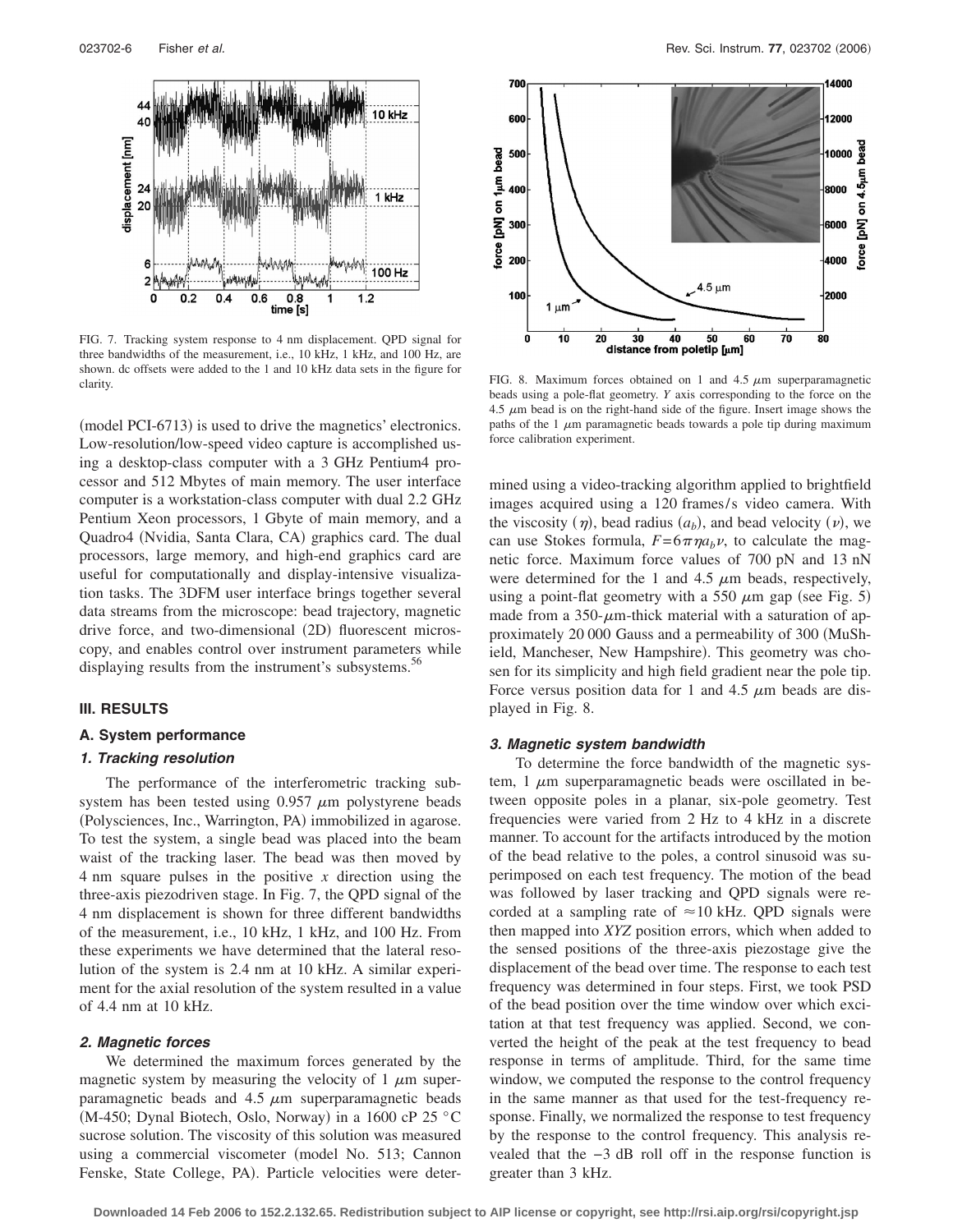

FIG. 9. Experimentally obtained directional force data. The large black dots indicate pole locations and light grey dots indicate force directions (directions in which the bead was pulled). Axis of symmetry data (a) where forces were applied towards each pole, in between two poles, and in between three poles. (b) shows one octant of pole excitations.

#### *4. Magnetic force directionality*

A hexapole design with a fcc pole tip placement around the specimen chamber can be used to provide nearly uniform 3D force directionality over the full  $4\pi$  sr of solid angle. In our previous design using a tetrapole geometry, forces could not be applied in directions opposite the pole tips. Here we demonstrated the ability to pull in any direction in three dimensions through simulation and experiments. For the simulations, monopole approximations of the pole tips in the fcc hexapole design were used to model the field and field gradient generated by a given pole tip excitation. As a first step, this model was used to successfully verify full 3D force directionality by plotting 10 000 randomly generated pole tip excitations (not shown). The monopole approximation was also used in the development of an analytical bead force model $10<sup>0</sup>$  that can be used to generate a pole tip excitation that corresponds to a specified force vector. These calculated excitations were used to determine the relative values of the coil currents in the experimental verification of simulated results.

To verify the ability to pull in all directions, we first demonstrated large-scale magnetic symmetry by pulling a 2.8  $\mu$ m superparamagnetic bead (M-280; Dynal Biotech, Oslo, Norway) towards each magnetic axis of symmetry [Fig. 9(a)]. This required a total of 26 different excitations: towards each of the six pole tips individually, between two adjacent poles, and between each set of three adjacent poles. For each of the 26 excitations, the pole tip was energized for 3 s, with the excitation order arranged so that the bead returned to the center of the geometry after every two excitations. In this experiment, movement in the expected direction is seen, but is off from the expected location by  $6^{\circ} - 12^{\circ}$ (depending on the axis of rotation). The deviation of the laboratory coordinate system from its theoretical location is most likely the source of this difference. Additionally, the measured maximum percent difference for the average force generated by one-, two-, and three-pole excitations was 31%, with an estimated average force of  $\approx$  1.5 pN. This average force could easily be increased to  $\approx$  15 pN for a 2.8  $\mu$ m bead at the center of the geometry by reducing the distance from the center of the fcc geometry to each pole tip and increasing the coil currents.

Small-scale, fine control of bead position is demonstrated in Fig. 10(b). Here, force vectors were generated to

sample the angle space between three poles, filling one octant of the surface of the sphere. Forces were applied in each direction for 3 s, with the bead being returned back to the origin after each excitation via a force in the opposite direction. The small-scale bead control (filling of the octant) shown in Fig. 9(b), combined with the symmetry data of the first experiment [Fig.  $9(a)$ ], indicates that we would be able to fill all eight octants on the surface of the sphere, and thus, pull the bead in all directions.

#### **IV. 3DFM APPLICATION: CHROMATIN MANIPULATION**

In addition to the experiments designed to show the 3DFM's ability to apply large forces and forces in full 3D, we have performed experiments that demonstrate the instrument's ability to obtain information from biological systems where both force and position sensitivities are key. In these experiments, chromatin fibers are extended with the goal of investigating the strength of the DNA-protein interactions that maintain the higher-order chromatin structure. The system is challenged to maintain nanometer-scale positiontracking sensitivity, while the bead moves over several microns. This is achieved using our stage-tracking routine that moves the nanometric specimen stage to keep the bead within the linear range of the laser tracking.

Chromatin, the condensed form of DNA, is made up of DNA and histone proteins. The association of DNA with these histones forms the nucleosome, a structure that condenses the DNA by wrapping it 1.65 times around a histone octomer. The histone octomer is made up of two copies of each of histone, H2A, H2B, H3, and H4, and is known as the nucleosome core particle  $(NCP)$ .<sup>57</sup> Further compaction of the DNA is accomplished through interactions between core histone *N*-terminal domains and linker histones. This structure, and conformational changes that may take place throughout the cell cycle, is important to gene regulation and understanding the mechanisms behind transcription, replication, and repair.

#### **A. Methods: Chromatin isolation and functionalization**

Linearized lambda DNA (New England Biolabs, Beverly, MA; 48.5 kb) was labeled with digoxigenin-dUTP (Roche Molecular Biochemicals, Mannheim Germany) using the Klenow reaction (New England Biolabs). The DNA was then cut with XbaI and triple labeled with biotinylated dUTP (Roche Molecular Biochemicals) and biotinylated dATP and dCTP (Invitrogen Corp., Carlsbad, CA) using the Klenow reaction. Chromatin was formed from the DNA by incorporation of yeast nucleosomes using high-salt extraction of *S. cerevisiae* nuclear extracts, followed by a gradually decreased salt concentration to assemble nucleosomes onto the DNA. The chromatin was attached to the substrate using a digoxygenin/antidigoxygenin coupling on one side, with the second end attached to the magnetic bead using a stretavidin/ biotin linkage, as desribed in the literature. $32$ 

# **B. Results**

Chromatin fibers were manipulated and extension (change in bead position) was monitored using the 3DFM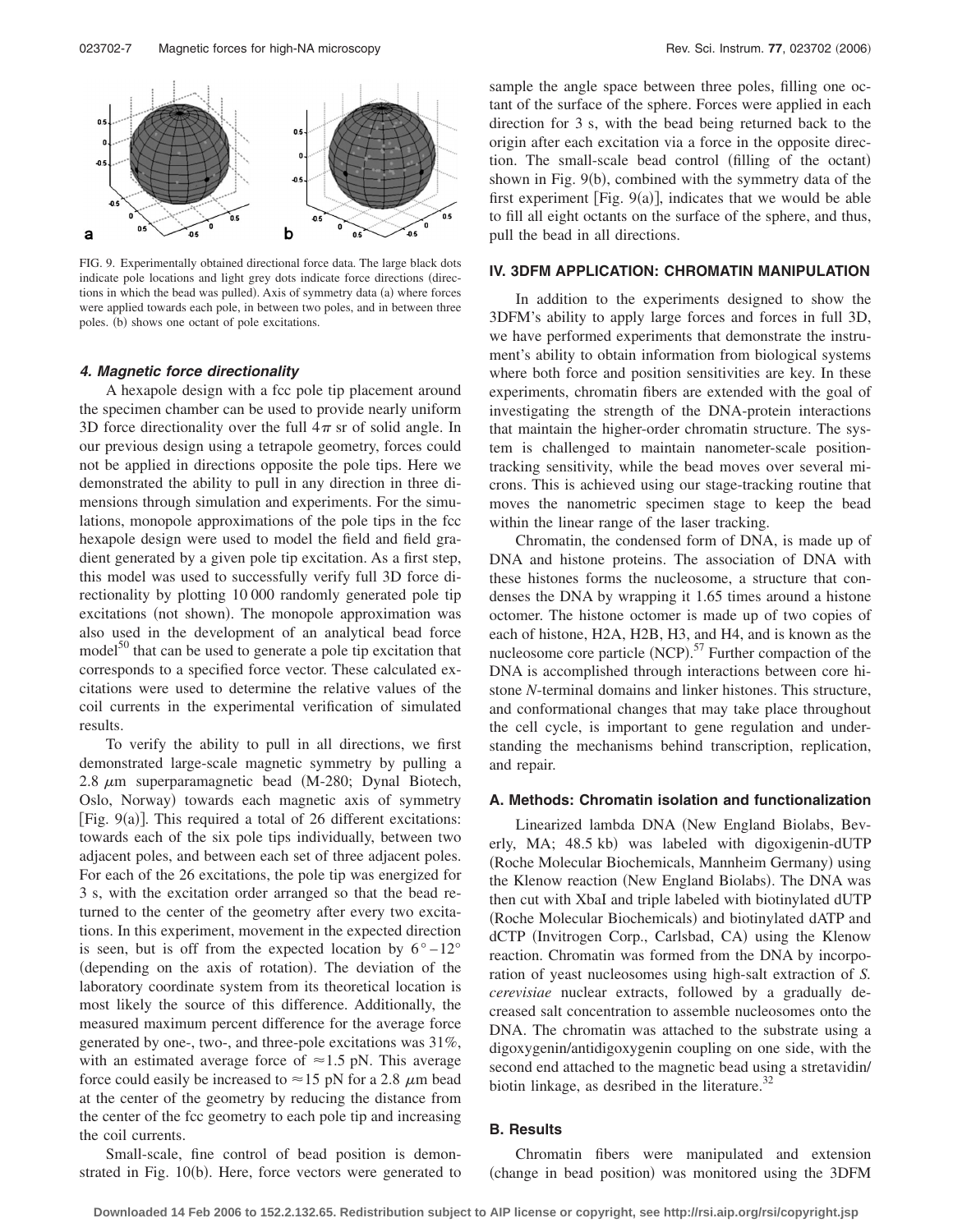

FIG. 10. Chromatin extension: (a) Extension profile for three consecutive manipulations of the same chromatin fiber. For extensions where the maximum applied force was approximately 15 pN, no nucleosome disruption events were observed. In the subsequent traces  $(24 \text{ and } 30 \text{ pN})$  the increased maximum force caused a total of four nucleosome disruption events  $[(c), 1-4]$ , with possible multiple disruptions taking place in event 2. (b) Force profile corresponding to each extension in (a).

and a "ramp and hold" manipulation method [Fig.  $10(b)$ ]. Fiber extension was monitored, with specific attention paid to sudden increases in overall extension (an indication of a possible nucleosome disruption event  $(34,35,58-60)$ . Three consecutive extensions of the same fiber are shown in Fig.  $10(a)$ . For the initial application of force, where the maximum applied force was  $\approx$ 15 pN, the tension on the nucleosome (histone-DNA complex) was not large enough to cause a disruption event. The overall extension of the chromatin fiber was significantly less  $(<50\%)$  than what would be expected for *b*-form DNA alone, indicating that the nucleosome organization of the fiber remained intact. In the second extension of the fiber, with a maximum force of  $\approx$  24 pN, one nucleosome disruption event was observed during the "hold" interval [Fig.  $10(c)$ ]. The amplitude of the observed disruption events has been determined by taking the difference of the average of 1000 data points immediately before and 1000 data points immediately after the event. Using this method, the amplitude of this disruption event was determined to be 51 nm. For the third extension of the fiber (maximum force)  $\approx$  30 pN), three nucleosome disruption events were observed, with amplitudes of 144, 68, and 68 nm for the first, second, and third events [Figs.  $10(c2) - 10(c4)$ ]. Overall, the amplitude of the nucleosome disruption events shown in Fig. 10 are in reasonable agreement with published results for "full"<sup>37</sup> nucleosome disruptions, with the second disruption event most likely being the result of the removal of two nucleosomes.

38.5

45.6

50.2

50.4

 $45.8$ 

39

It is important to note that the amplitude of the disruption events as observed by the 3DFM may be slightly larger than those viewed using traditional laser tweezers due to the inherent differences in these force-application methods. Traditional laser tweezers operate in a "position clamp" mode, where restorative forces act to maintain an object's position at the center of the laser trap. When the DNA that is wrapped around a nucleosome is released, it causes the force necessary to return the bead's position to the center of the laser trap to decrease, thus reducing the overall tension on the chromatin fiber. Manipulation techniques based on magnetics, such as the 3DFM, inherently operate in a "force clamp" mode, where force remains relatively constant as position changes. For these chromatin experiments, the constant force delivered by the 3DFM will extend the DNA released during a nucleosome disruption event slightly more than the reduced force of the laser trap. In addition, the constant force will allow for investigations into the cooperativity exhibited by nucleosome-nucleosome interactions, a property that would be indicated by increases in the number of multiple nucleosome disruption events.

This successful manipulation of chromatin, and our observation of multiple nucleosome disruption events at higher forces, demonstrates the utility of this system in biological